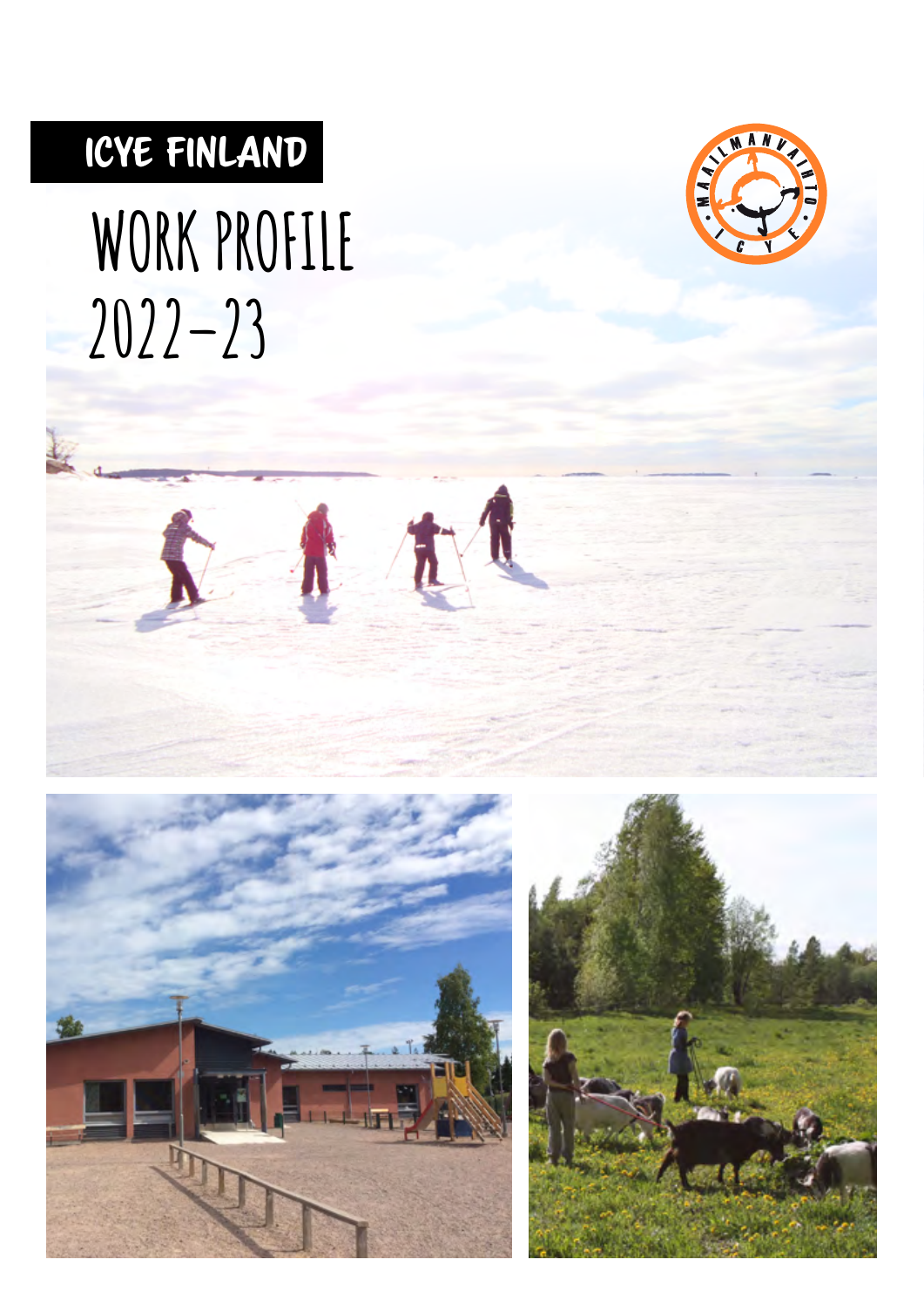### WELCOME TO VOLUNTEER IN FINLAND!

**We are happy that you are interested to come and experience an ICYE voluntary work period in Finland! This is the Work Profile of Maailmanvaihto – ICYE Finland. It has been made in order to give you an idea of the different types of voluntary work placements the ICYE program can offer.**

In this profile, you will find general information on ICYE voluntary work in Finland as well as examples of possible voluntary workplaces. Please keep in mind that the profile does not hold all the projects, and not all the projects in the profile host volunteers every year.

**In the matching process we will do our best to take into account your preferences but we cannot guarantee you a place in any particular workplace or area in Finland.** 

VOLUNTARY WORK IN FINLAND

**Most ICYE voluntary work placements in Finland are in the field**

Please, notice that in the season 2022–23, the available voluntary workplaces depend on the coronavirus situation in Finland and its effects on the workplaces.

**of social work and education.** Social work in this context means child welfare institutions and work among elderly people and people with special needs, for instance. The voluntary work is mostly done in non-profit organisations and institutions. Social work in Finland is mainly carried out by the government and municipalities, but there are also many active non-governmental organizations in this field.

In the social work placements the most important things for a volunteer to have are **a positive attitude and motivation for voluntary work and learning new things.** In addition, previous experience, interest in social work and some knowledge of English (or Finnish) will make it easier to find a social work placement for you. Especially in the beginning of the period and for a person without a special profession or experience, the work is often quite practical.

On the other hand, the work tasks depend a lot on the volunteer's own initiative! There is usually an opportunity to shape the work tasks according to your interest and skills. So, **please be active yourself and make suggestions** on how to develop your tasks during your voluntary work period!

**Most of the workplaces are situated in the countryside, and the public transport connections to nearby towns and cities may not be very good, so it may not be easy to go to the city very often.** But anyway, one of the most important parts of the experience is to get to know the culture through the local community. There nevertheless are also some workplaces in the capital city Helsinki and smaller towns.

### YOUR SKILLS, INTERESTS AND PREFERENCES

We do our best to find you a workplace where you can use your skills and learn. Please read through carefully which types of voluntary workplaces are available in Finland and send us then **the Preference List** with information on which types of placements you are interested in. The information you give us through the Preference List is important for us in the search for the best possible voluntary workplace for you. You can find the Preference List attached to the end of this Work Profile.

In the Preference List form you can also give us more information on your skills and experiences. It is our aim that the voluntary workplace can benefit from your contributions.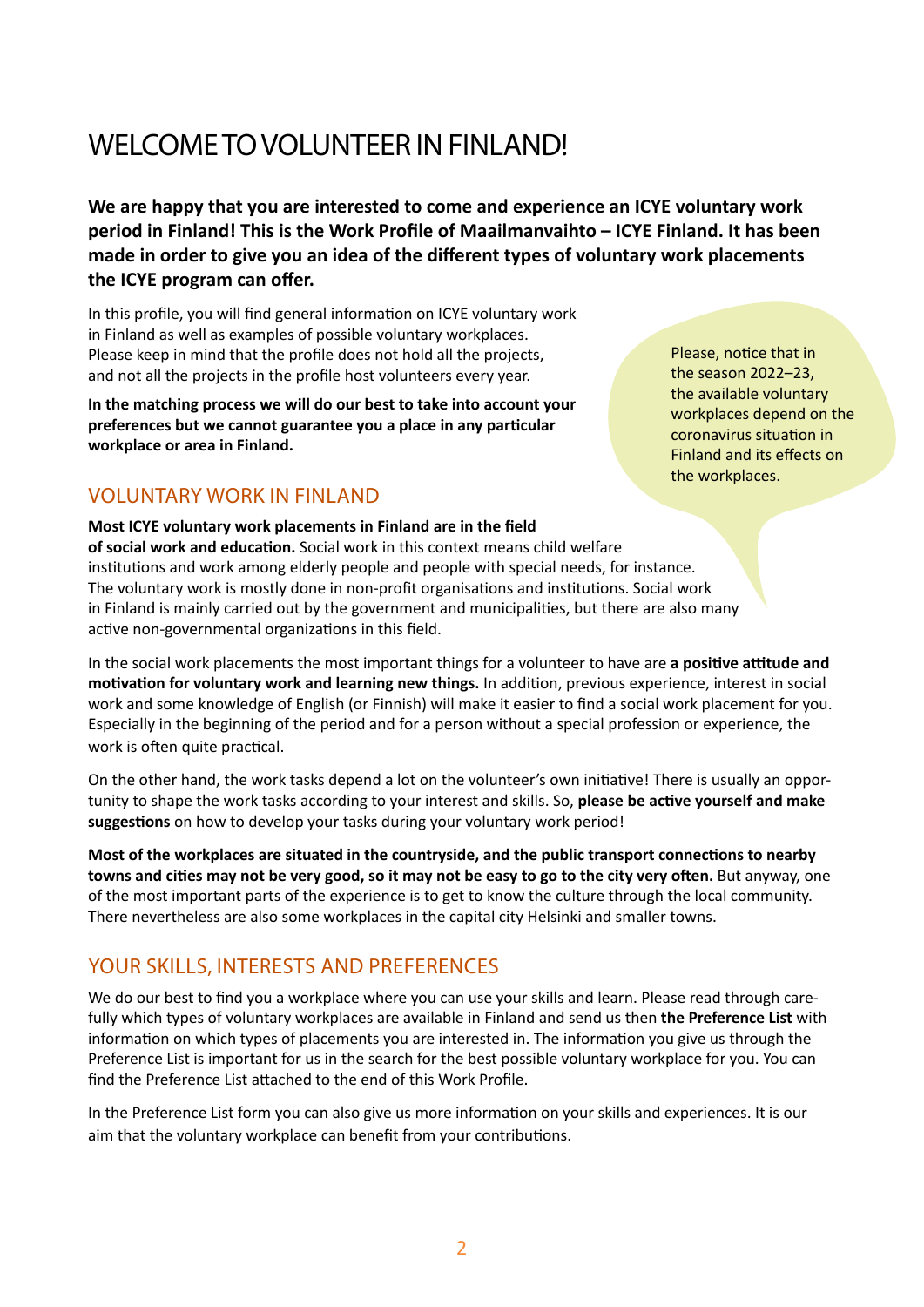### DIFFERENT TYPES OF VOLUNTARY WORK PLACEMENTS

These are the different types of voluntary work placements that Maailmanvaihto – ICYE Finland coordinates:

### A) CHILD WELFARE INSTITUTION

Child welfare institutions include different kinds of organizations, but usually ICYE volunteers work in foster homes. Foster homes are created for socially excluded children who are taken into custody from their biological parents because of drug and alcohol abuse or mental and social problems. The ages of the children vary from toddlers to teenagers.

The community provides the children with care, social education and a home-like, safe environment for growing. Most foster homes in Finland work in close co-operation with cities and municipalities which finance and monitor them.

The volunteer participates in the daily activities of the foster home, supporting the staff and the children. Volunteers spend time with the kids giving them a possibility to learn from their language and culture. They organise free-time activities for them and also help in household tasks like cooking and cleaning. It is also possible that the volunteer creates for the children activities such as sports, arts and languages.

### B) FOLK HIGH SCHOOL

Folk high schools are boarding schools for mostly young adults aged from 16 to 30+. These folk high schools provide different types of study programs and courses from arts to languages and open university studies. Folk high schools are good options for young people who want to spend their "gap year" efficiently and to study something which will improve their possibilities in further studies. Many folk high schools also provide Finnish language studies for immigrants and refugees to support their adaptation process.

Most of the folk high schools are situated in the countryside. This provides excellent opportunities for social development and learning from the Finnish culture directly from the Finnish youth. A good motivation and active initiative taking are necessary for a successful voluntary work period in a folk high school.

The volunteer work tasks vary according to the volunteers' skills and interests: from assisting teachers, giving language courses and organising free-time activities for the students to practical work like helping in the kitchen, library, office or gardening and maintenance work. Sometimes it may be possible to combine voluntary work and studying some subjects in the folk high school. In some folk high schools the volunteers work with immigrant students who study Finnish language and culture.

### C) KINDERGARTEN

Kindergartens are day-care centres for children (aged between 1 and 6 years) whose both parents work during the daytime. Volunteers help the staff in the daily chores such as playing with the children, helping the kids in eating and dressing them into outdoor clothes and cleaning the kindergarten. We have found the kindergartens to be the best places to learn the language!

Some volunteers have been placed in English or Spanish language kindergartens or to kindergartens using special pedagogic methods, like Montessori or Steiner. Volunteers who work in a kindergarten are accommodated in host families.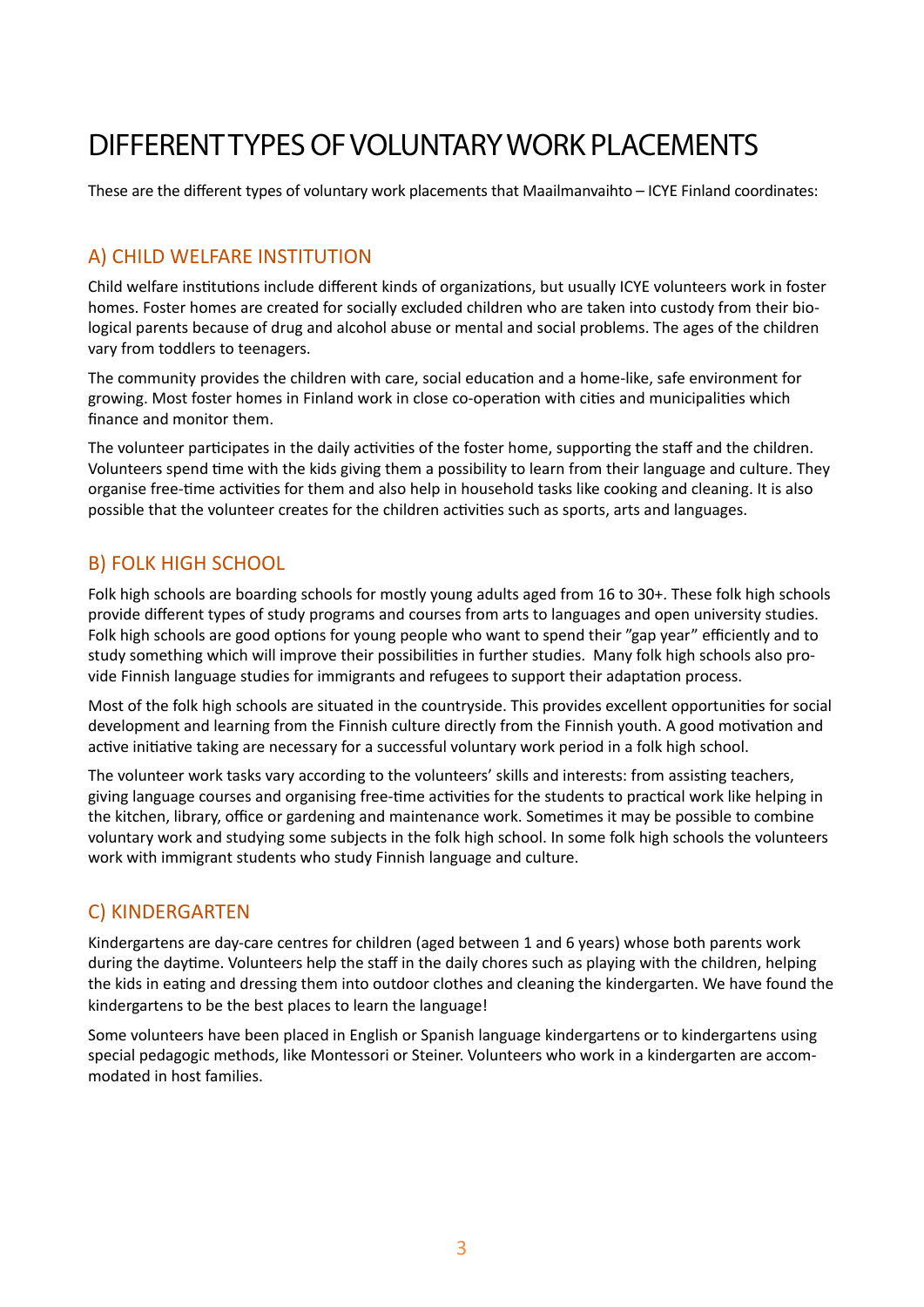### D) OLD PEOPLE'S HOME

Old people's homes are organisations that take care of elderly people who are not able to live on their own anymore. These homes offer accommodation, care and daily activities for them. Usually the elderly live in the rooms of one or two people, and the houses also include common rooms for all the inhabitants. Usually these homes aim at creating a homely atmosphere.

The volunteers help the staff in daily work tasks, such as assisting the elderly in dining and providing them with different daily activities. It is important that the volunteer is motivated to learn Finnish, since the old people often do not know English.

### E) SCHOOL / EDUCATIONAL INSTITUTION

In the Finnish elementary school there are 9 grades (with the possibility for an extra 10th grade) and the children are aged from six to sixteen. Most of the schools in Finland are run by the government. Some schools are interested in hosting volunteers in order to create for the pupils a possibility for intercultural learning and practising a foreign language.

The volunteers assist the teachers in the daily school work and also help the staff in other tasks like organising international days or other happenings. Some of the volunteers are placed in other educational institutions, such as schools for students with special needs (physical or mental disabilities) and vocational schools.

### F) WORK WITH PEOPLE WITH SPECIAL NEEDS

Some of the work placements offer education, work and accommodation services for people with special needs. There might be people with developmental, mental and/or physical disabilities and challenges in learning in these placements. Volunteers work, for instance, in day activity centres, schools, arts & crafts workshops and communities.

The voluntary tasks with the people with disabilities depend on the type of workplace in which the volunteer is working. Work can be very practical: helping the people in their everyday duties, such as dining, but at the same time there are opportunities to assist in different types of therapy, art classes, handicraft workshops, agriculture, garden work, animal care, etc.

Working with people with special needs can be challenging and requires some patience especially in the beginning – but it is also very interesting and rewarding. It is important that the volunteer is motivated to learn Finnish since the people with disabilities often do not know English.

### G) YOUTH WORK

Youth work is work that aims at supporting the growth of the young people and advancing their active citizenship as well as intergenerational interaction and social strengthening. In the youth work field volunteers may, for instance, organize free-time activities for youngsters in a youth center. It is important that the volunteer is social and takes actively contact with the kids.

### H) OTHER WORKPLACES

Some projects do not fall into any of the above mentioned categories. There are, for instance, some cultural projects, non-governmental organisations and local voluntary centres offering voluntary work placements.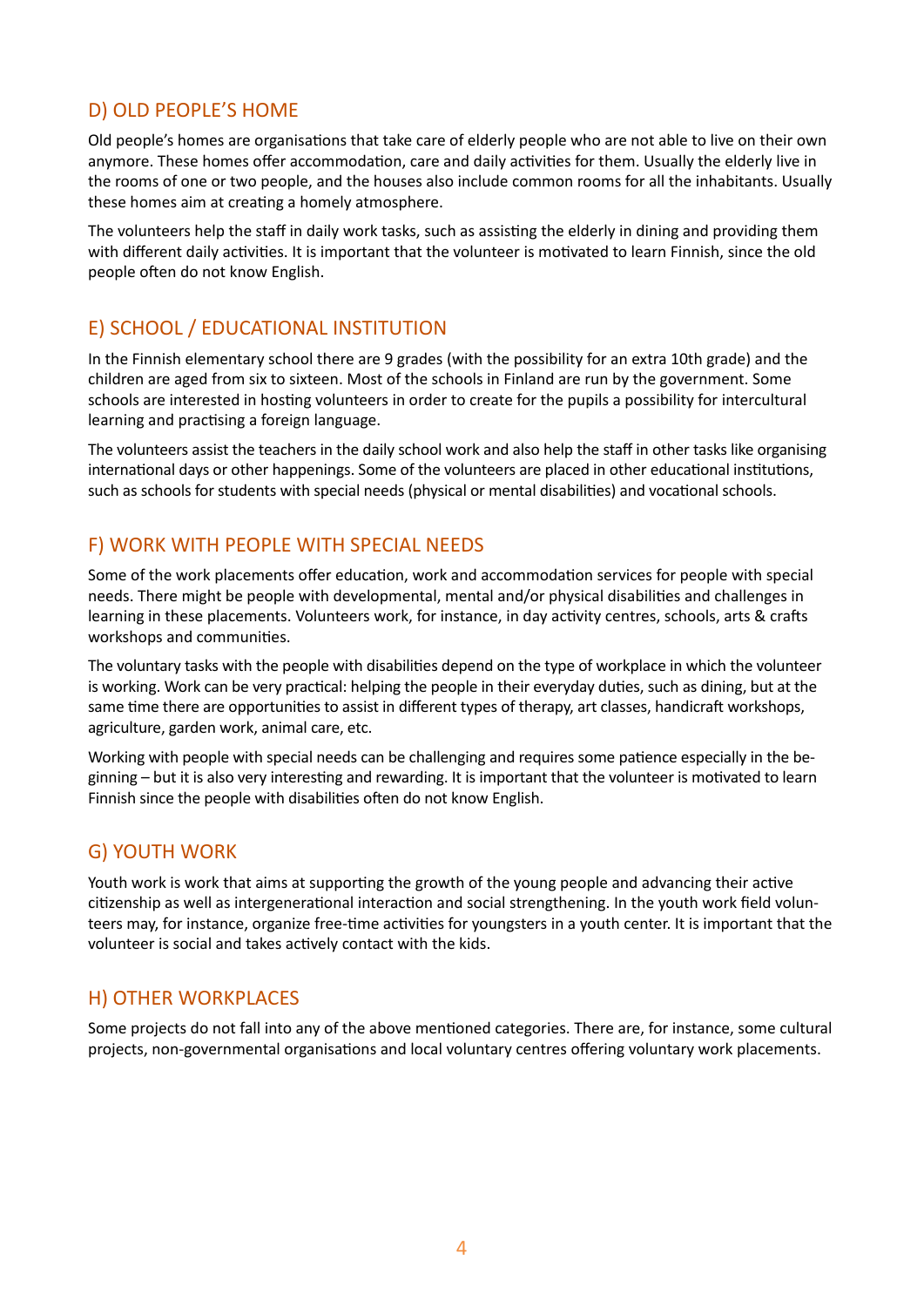### ABOUT THE PREFERENCE LIST

**Please, fill in the "PREFERENCE LIST" form and give it to your sending ICYE organisation. You can find the Preference List attached at the end of this Work Profile. We do our best to find you a suitable voluntary work placement. The more you tell about your interests and personal skills, the more likely the placement meets your wishes.**

We nevertheless CANNOT guarantee you the placement you have chosen and we want to remind you that the wishes are not binding. They only give us an idea on what kind of work you are interested in. We encourage the work placements to contact you and have Skype meetings with you so that you can get to know each other and find out if the expectations of both of you match.

**When you get the information on your voluntary workplace from ICYE Finland, please contact the workplace prior to your arrival to Finland!** We will provide you with contact details. Contacting the voluntary workplace is important in order to get a clearer idea of the place you are going to: if you have any questions, you can reach out to your mentor.It is also nice to get to know each other in advance.

In case yo have special needs, such as a physical disability or health issues, please consult us on possibilities to volunteer in one of the voluntary workplaces. We will gladly see if there are suitable options available for you.

### EXAMPLES ON VOLUNTARY WORKPLACES

On the following pages you will find examples of some voluntary workplaces we co-operate with. Usually each workplace hosts one ICYE volunteer at a time but in some cases there may be two ICYE volunteers at once.

Whether all of the workplaces take a volunteer depends on various factors, such as their financial situation and availability of accommodation. For projects which cannot offer accommodation, ICYE Finland will need to find a host family before we can confirm the placement for the volunteer.

- 1. School of Kirkonseutu (school)
- 2. Lepola's Kindergarten (kindergarten)
- 3. Fallkulla Domestic Animal Farm and Youth Center (farm work, youth work)
- 4. The English Kindergarten of Kotka (kindergarten)
- 5. Kainuu College (folk high school)
- 6. Mi Casita (kindergarten)
- 7. Joutseno Folk High School (folk high school)
- 8. Koskenrinne Home (old people's home)
- 9. Tapola Camphill Community (work with people with special needs)
- 10. Kaunismäki kindergarten, Municipality of Mäntsälä (kindergarten)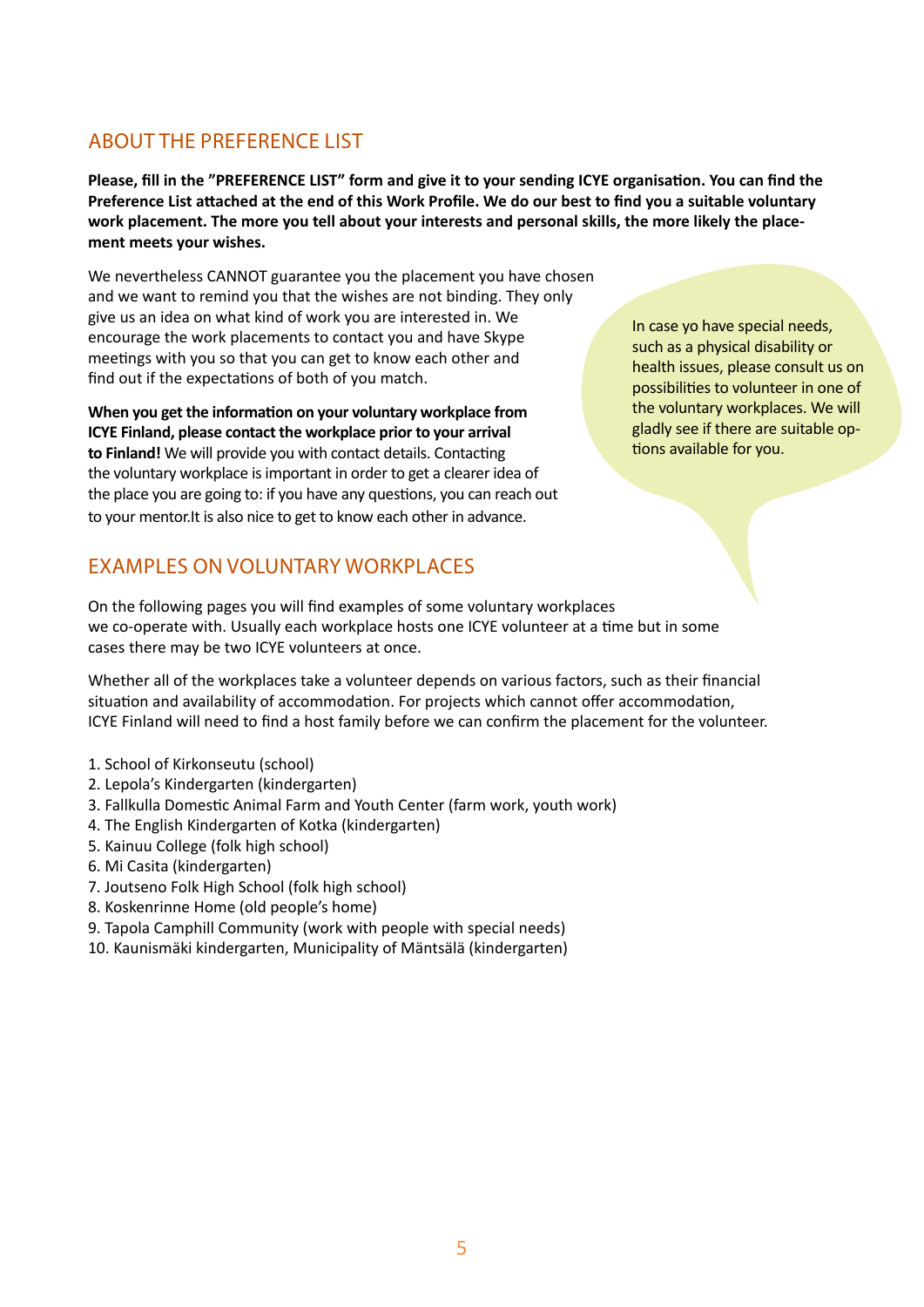### 1. SCHOOL OF KIRKONSEUTU

### WORK FIELD

School / Educational institution

### VOLUNTARY WORKPLACE INFO

The school of Kirkonseutu *(Kirkonseudun koulu* in Finnish) is a public elementary school with about 280 pupils, 15 teachers, four special needs teachers, and eleven school helpers / teachers' aids.

In the school, there are classes for children aged 6–12 years (preschool education and basic education). There are also special classes for children with special educational needs.

The school is located close to the center of Nakkila and near to the sports area.

Website: <https://peda.net/nakkila/kirkonseudun-koulu>



### VOLUNTEER'S ROLE AND TASKS

Volunteers mainly work as teacher's aide. They in particular assist the teacher in classes. They can also prepare teaching materials and crafting and introduce the pupils to their home countries and interests. With the volunteers, the pupils get to practice English. International perspective and contacts are very important for the school, and in their tasks, the volunteers get experience on teachers' work.

### VOLUNTEER'S REQUIREMENTS

Volunteers should be active and motivated to work with kids. Good communication skills are valued.

### LOCATION

The school is located in a municipality called Nakkila in southwest Finland. There are about 5 700 inhabitants in Nakkila. The school is located in the countryside. The nearest city is Pori which is situated some 20 km away from Nakkila.

### ACCOMMODATION AND OTHER PRACTICAL ARRANGEMENTS

Volunteers live in a host family so it is important to be motivated to adapt to family living. During the working days, the school offers lunch for the volunteers.

### ACCESSIBILITY

Unfortunately, the workplace cannot host volunteers with physical or sensory disabilities.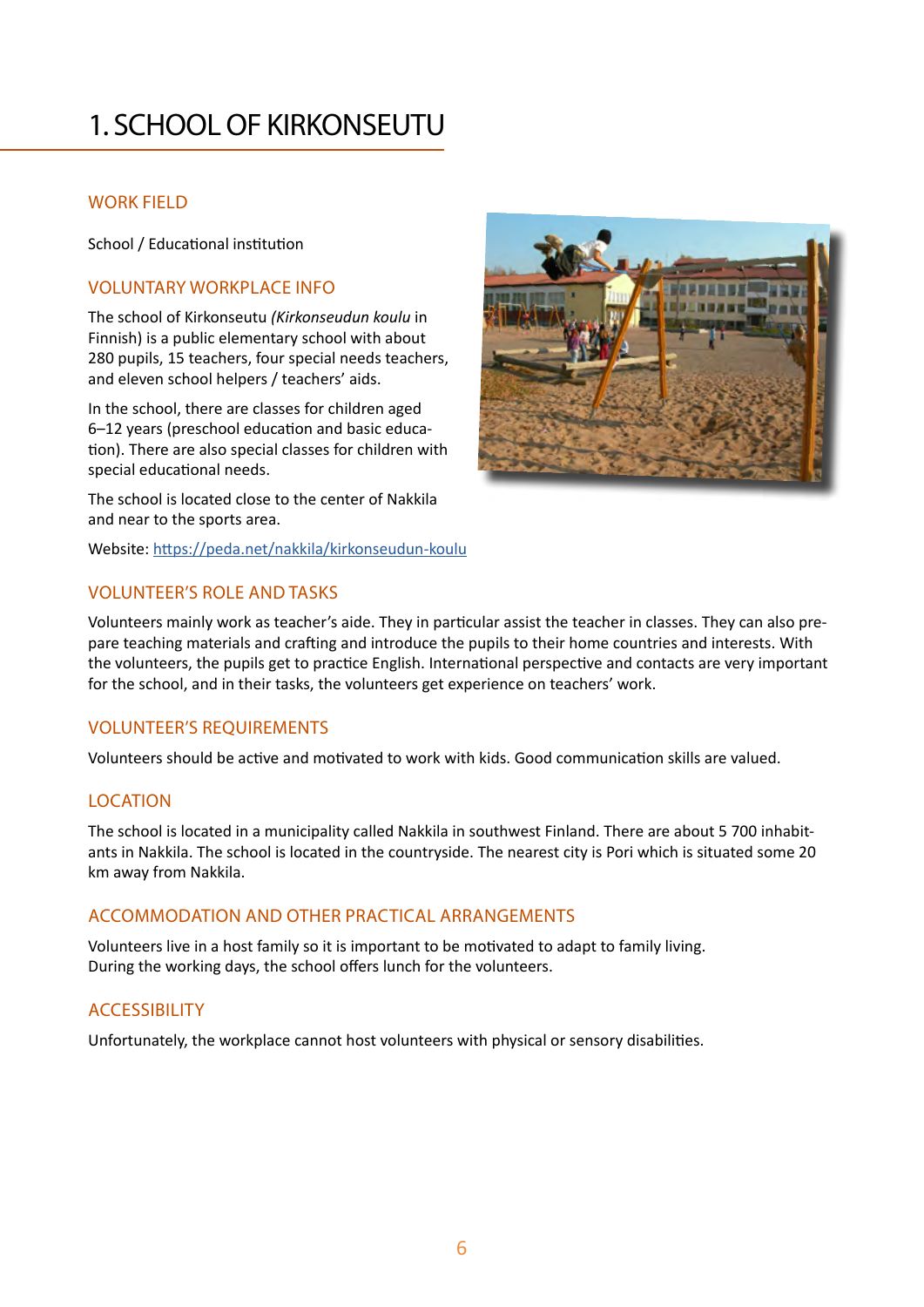### 2. LEPOLA'S KINDERGARTEN

#### WORK FIELD Kindergarten

### VOLUNTARY WORKPLACE INFO

Lepola's kindergarten *(Lepolan päiväkoti* in Finnish*)* is a public kindergarten in Jokela. It is situated next to a school with which it works in close cooperation. The staff of the kindergarten includes thirteen persons. There are four groups in the kindergarten, and the children are aged from one to six. There are about 75 children in the kindergarten.

The kindergarten gives quality early childhood and pre-school education. The staff takes care of children and provides them with daycare in a safe environment together with parents and specialists, for example,



psychologists and speech therapists. The kindergarten also tries to make days peaceful and unhurried for the children, and a child-centered orientation is very important in the activities of the kindergarten.

### VOLUNTEER'S ROLE AND TASKS

The volunteer works as an assistant in a group with children aged from three to five. They also help the staff to organise the daily routines of the kindergarten, such as setting the table, bed-making, clothing arrangement and children's play moments and games. We can offer the volunteers the possibility to experience Finnish daycare and its ways of working. We can teach the volunteers some methods used in daycare work.

### VOLUNTEER'S REQUIREMENTS

The volunteer should have good interaction skills and be motivated to work with kids. We hope that the volunteer will be interested in children and the Finnish daycare system. We also wish that the volunteer is motivated to learn about the local cultural environment and ways of being with children. We hope that the volunteer is spontaneous and brave to meet new challenges.

### LOCATION

Tuusula, a municipality in Southern Finland. The municipality is very rural and sparsely populated. It is a home for over 36 000 people. The kindergarten is situated in Jokela, the northern centre of Tuusula, some 40 km away from Helsinki to which there is a train connection. It is a community constructed in a garden-city style; its industrial history is linked with an old brickyard. Several lovely pools are a remnant of the brickyard tradition.

### ACCOMMODATION AND OTHER PRACTICAL ARRANGEMENTS

Volunteers live in a host family so it is important to be motivated to adapt to family living. In workdays, the volunteers can eat lunch in the lunchroom with the children and co-workers.

### ACCESSIBILITY

The physical environment of the workplace is suitable for young people with physical disabilities. Wheelchair access is possible through the front door, and there is an accessible toilet in the building. The people working in the kindergarten do not, however, have the possibility to offer continuous intensive support for the volunteer. Unfortunately, the workplace does not have the resources to organise for a volunteer with sensory disabilities the needed support for fruitful interaction with the children.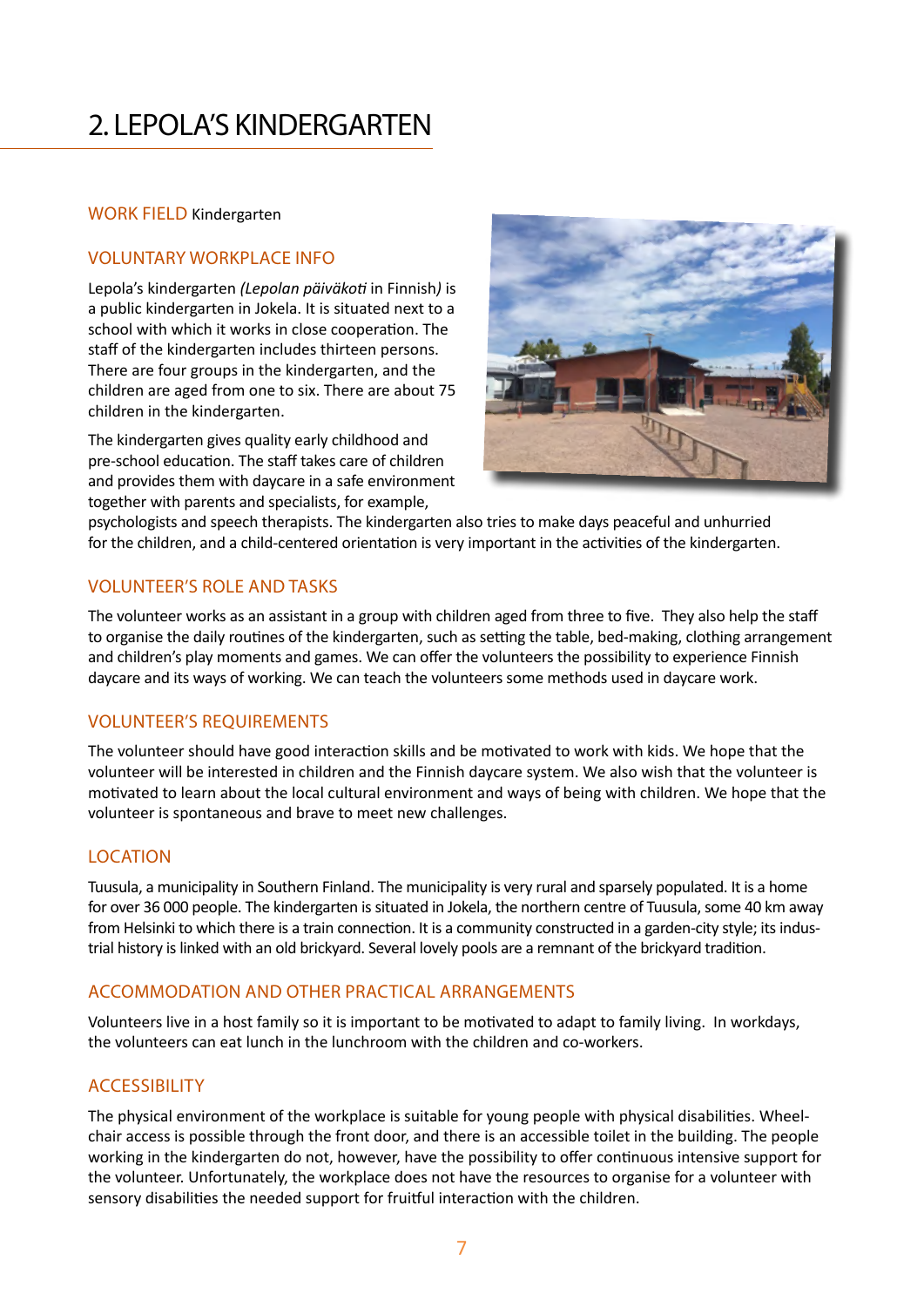### 3. FALLKULLA DOMESTIC ANIMAL FARM AND YOUTH CENTER

#### WORK FIELD

Farm work, youth work

#### VOLUNTARY WORKPLACE INFO

Fallkulla Domestic Animal Farm *(Fallkullan kotieläintila* in Finnish*)* is the only municipally-owned youth centre in Finland where young people can take part in practical work with livestock. Fallkulla was established in 1989. Fallkulla gives young people aged 9–17 the opportunity to tend sheep, pigs, goats, cows, hens, ducks, rabbits, and horses as well as the chance to participate in various activities with the youth. Fallkulla is run by the Helsinki city youth department.



Website: [https://fallkulla.munstadi.fi](https://fallkulla.munstadi.fi  )

#### VOLUNTEER'S ROLE AND TASKS

There are various tasks for the volunteers, such as feeding the animals, cleaning the barn and stable, milking the goats, brushing the animals, horseback riding, and taking care of the common cleanliness of the cattle shed. Other work tasks include youth work, gardening, and other outdoor work as well as office work. The working schedule of the volunteers may include both morning (8 a.m. – 3 p.m.) and evening shifts (1 p.m. – 8 p.m.) as well as working at weekends. The voluntary work period will provide the youth, the staff of the farm, and the volunteer with an international experience as well as possibilities to improve language skills.

### VOLUNTEER'S REQUIREMENTS

The volunteer should be interested in animals and their welfare and enjoy working in the cow stable and yard. The volunteers should also be motivated to support youngsters in working similar tasks. The participant must be in good health and cannot have any allergies (animal, hay, or dust).

### **LOCATION**

Fallkulla is located in the northern part of the capital city, Helsinki. There are some 620 000 inhabitants in Helsinki. The farm is situated near the residential areas of Malmi and Tapanila. There is a good public transportation network in the area.

### ACCOMMODATION AND OTHER PRACTICAL ARRANGEMENTS

Volunteers live in a host family in the Helsinki area so it is important to be motivated to adapt to family living.

### ACCESSIBILITY

Unfortunately, the workplace cannot host volunteers with physical or sensory disabilities. For instance, even if the buildings of Fallkulla are accessible for the customers, the work with the animals in the stable and elsewhere is not suitable for a volunteer who needs aid devices. The work includes much lifting and different kinds of working positions.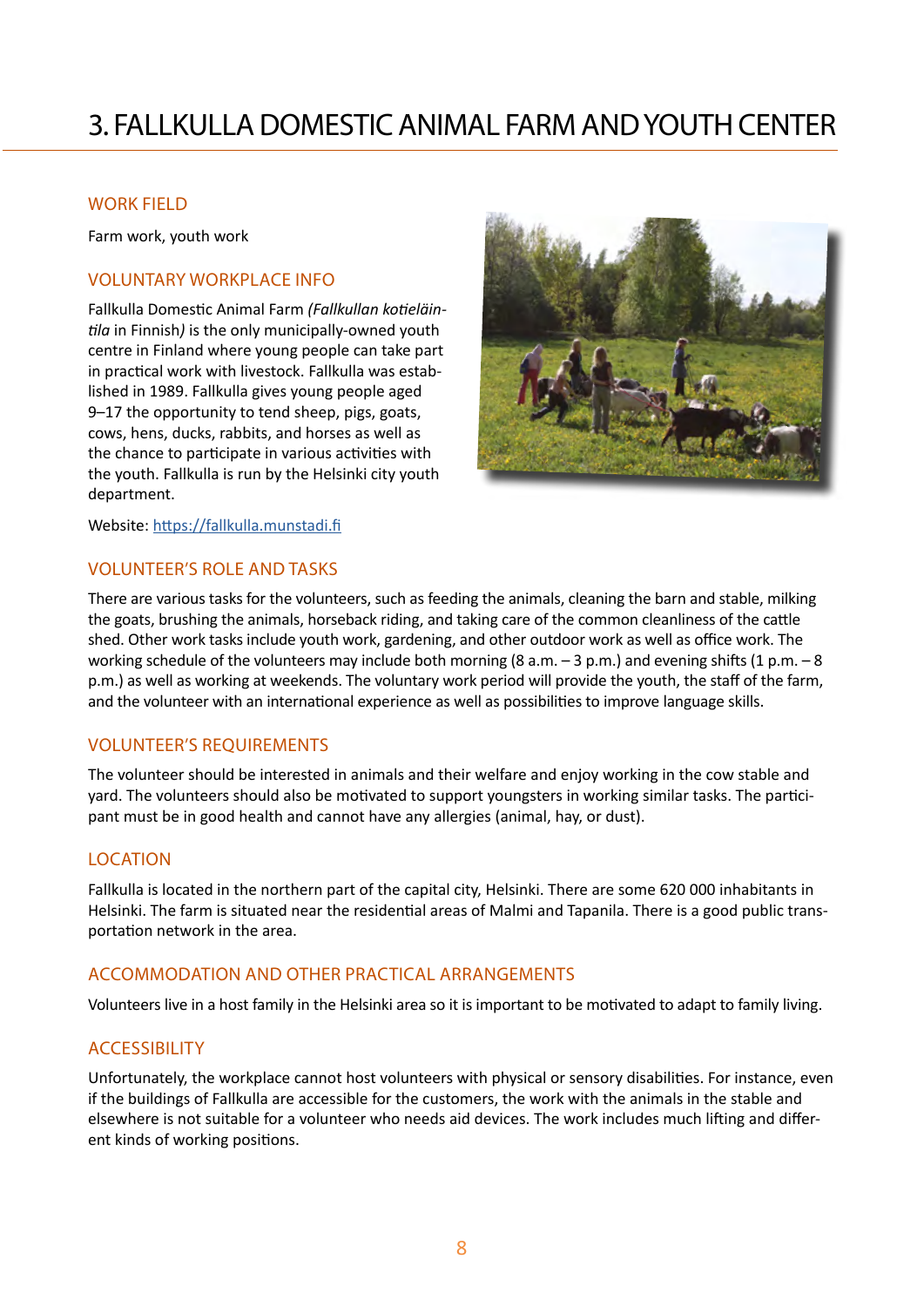### 4. THE ENGLISH KINDERGARTEN OF KOTKA

### WORK FIELD Kindergarten

### VOLUNTARY WORKPLACE INFO

The English Kindergarten of Kotka *(Kotkan englanninkielinen leikkikoulu* in Finnish*)* offers early childhood education both in English and Finnish for children aged 2–6 years. There are 42 children and 6 teachers in the kindergarten. The kindergarten is run by the Finnish-American Society.

In the kindergarten, it is believed that every child is unique. Respect towards others and the environment as well as good manners are valued. Central to the goals of the kindergarten is providing the children with a chance to familiarize themselves with the Eng-



lish language and culture. The mission statement of the kindergarten is "Together with the parents we want to raise our children in a safe and caring environment that will encourage the children to grow into self-motivated, confident, and co-operative individuals. We believe every child is unique and hope to strengthen their self-esteem. We emphasize the importance of good manners as well as important social skills. The children are immersed in the English language through curriculum and play. We hope to instill a sense of global awareness and tolerance of all people." Website:<http://www.kotkansay.fi>

### VOLUNTEER'S ROLE AND TASKS

Volunteers work and play with the children in various situations during the days. They assist the teachers in different duties and everyday routines. Volunteers also have some light, daily, assisting cleaning tasks. Work also includes sharing cultural differences and similarities with the staff and the children. Volunteering in the kindergarten offers a chance to improve own skills in English, to learn Finnish as well as to develop social skills and get to know Finnish culture.

### VOLUNTEER'S REQUIREMENTS

The volunteer should be able to communicate in English, be motivated to work and play with children aged 2–6 years, and have good social skills.

### **LOCATION**

The kindergarten is located on the southeast coast of Finland in the city of Kotka, about 130 kilometres away from Helsinki. Kotka is a city of about 55 000 people. Local bus connections are rather good.

### ACCOMMODATION AND OTHER PRACTICAL ARRANGEMENTS

Volunteers will live in a host family so it is important to be motivated to adapt to family living. Breakfast, lunch, and afternoon snack are served at the kindergarten during school days. Other meals are provided by the host family.

### ACCESSIBILITY

Unfortunately, the physical environment of the workplace is not very well suitable for people with physical disabilities: wheelchair access is possible through two doors but not to all rooms because of some stairs. There is an accessible toilet in the building with a smaller-sized wheelchair. The nearest bus stop is about 1 km away from the kindergarten. The staff does not have the possibility to continuously offer intensive support for the volunteer. The workplace cannot receive a volunteer with sensory disabilities.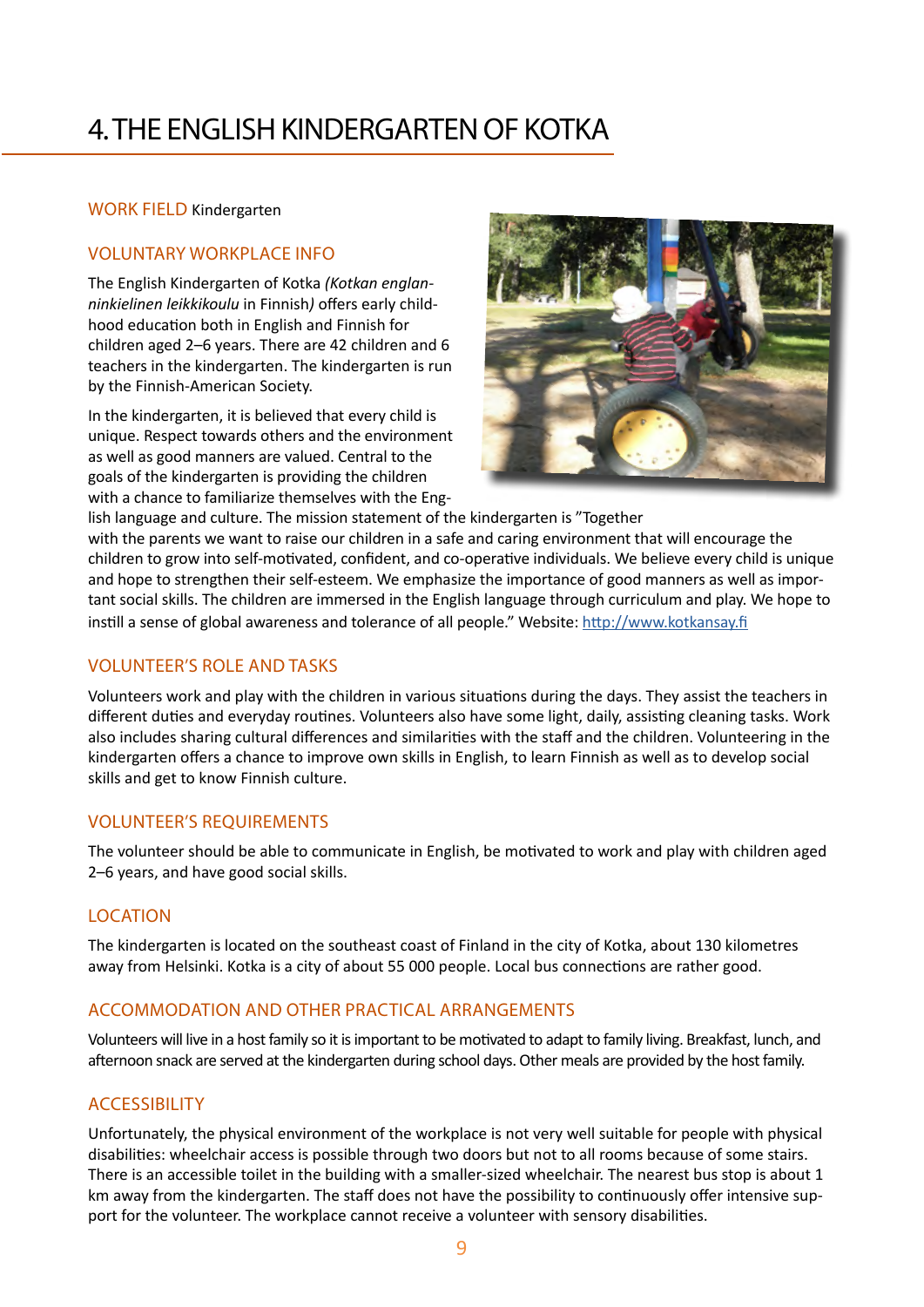### 5. KAINUU COLLEGE

### WORK FIELD

Folk high school

### VOLUNTARY WORKPLACE INFO

Kainuu College (*Kainuun opisto* in Finnish) is a learning institution and adult education center that is open to all and offers many opportunities. The mission of the college is to organise general education and vocational training, provide support, inspiration, and services for hobbies and provide guidance in further learning and active citizenship.



There are about 100 students in the college, and

the college has about 20 employees: principals, teachers,

secretaries, cleaners, youth and leisure instructors... The values of the college are pietism, Kainuu virtues, balanced and active citizenship as well as a safe culture and environment.

Website: <https://www.kainuunopisto.fi>

### VOLUNTEER'S ROLE AND TASKS

Volunteers can (depending on their interests) e.g. study Finnish in our courses and assist in English courses – for instance in lessons that focus on speaking English or using the language in different practical situations. They also take part in daily duties, such as duties of the kitchen and office of student affairs, cleaning, and working with the host/hostess of the student dormitory. In addition, they participate in planning and organising student events and happenings. When the volunteer arrives we will plan a schedule together, so that the volunteer will have a chance to participate in the planning of their duties.

### VOLUNTEER'S REQUIREMENTS

The language of the college is Finnish, so we wish that the volunteers would be interested in studying Finnish. To assist in English courses they need some English skills. An open mind, social skills, the ability and motivation to work in a new environment with new people as well as a positive attitude are requested!

### **LOCATION**

The college is situated in Mieslahti which is a village in the municipality of Paltamo. Mieslahti is located about seven kilometers east of the town center. The village has about 350 inhabitants. The nearest city Kajaani is situated some 29 km away from Mieslahti.

### ACCOMMODATION AND OTHER PRACTICAL ARRANGEMENTS

Volunteers live in a dormitory near the workplace. The room is a single room, but the kitchen and washing facilities are shared with others.

### ACCESSIBILITY

The physical environment of the workplace is unfortunately not suitable for young people with physical or sensory disabilities. For instance, there are many floors in the buildings but no elevators.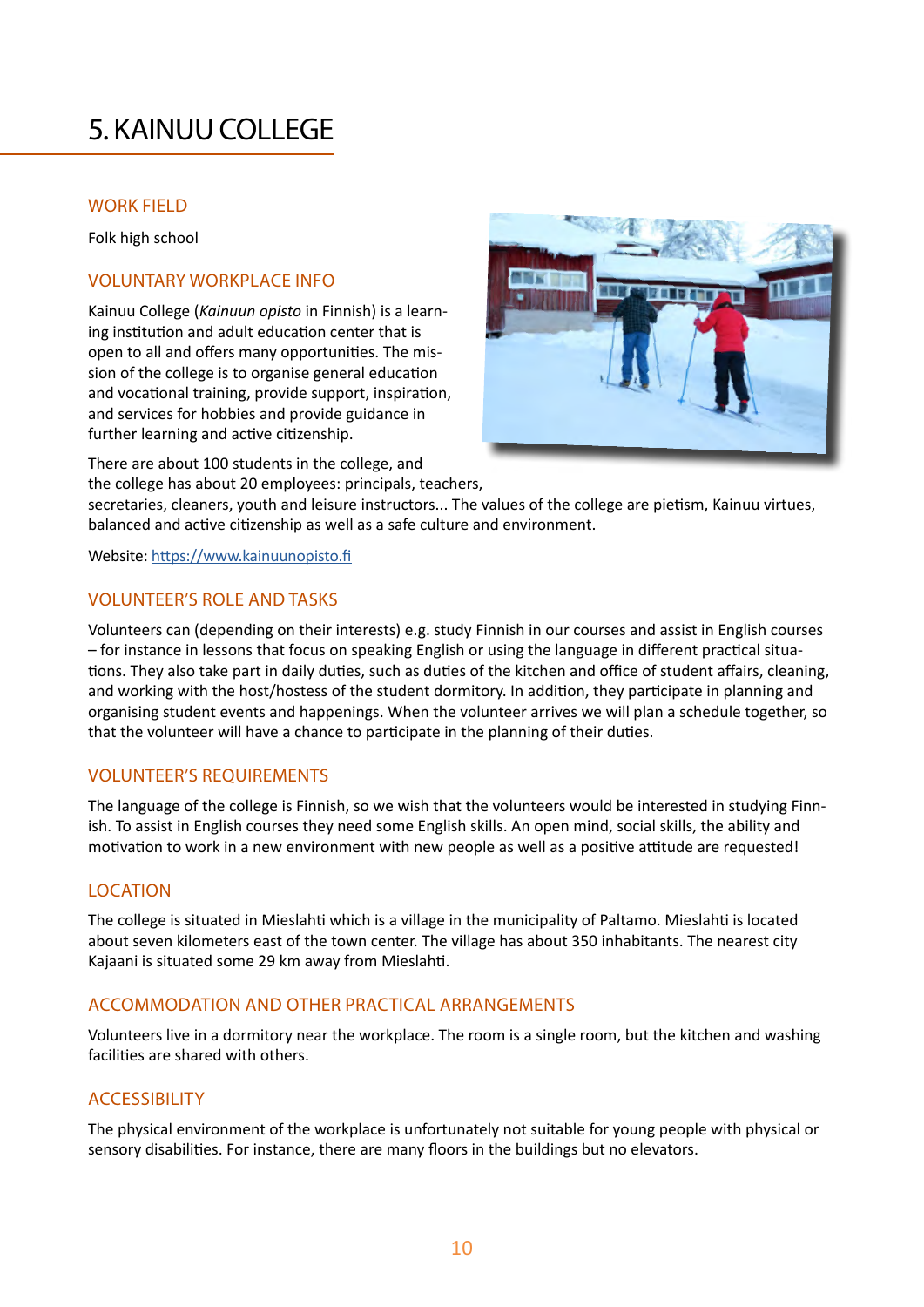### 6. KINDERGARTEN MI CASITA

### WORK FIELD

Kindergarten

### VOLUNTARY WORKPLACE INFO

Mi Casita is a private Spanish language kindergarten. It was established in Helsinki in 1994. The children at the kindergarten are between 0–6 years of age. Mi Casita ry was founded to provide Spanish-speaking daycare and to offer cultural knowledge of Spanish-speaking countries for children.

The children are mainly Finnish, from Spanish/Finnishspeaking families. All staff members are native Spanish speakers. The kindergarten is run by the Parental



Association of Mi Casita and it is funded by the monthly fees paid by the parents, financial support from the City of Helsinki, and by other means of fundraising. Mi Casita has around 40 places for children including a group of pre-school children. Currently, the staff consists of eight employees.

Website: <http://www.micasita.fi>

### VOLUNTEER'S ROLE AND TASKS

Volunteers do kindergarten work, such as practical tasks and teaching-related duties. They help and support the other employees in handling groups of children. They play with the children and can also teach them games. They also read to the children, take them out, help them with dressing and undressing from outdoor clothes and help them with eating lunch or snacks. The volunteers take part in all activities of the kindergarten. If the kindergarten visits for example museums or other public places, the volunteer will help in taking the children there. Depending on the skills and interests of the volunteers, they can e.g. teach the children music or art, organise theater with them or instruct sports to them.

### VOLUNTEER'S REQUIREMENTS

Volunteers should be motivated to work with children and speak Spanish fluently.

### LOCATION

The kindergarten is located close to the center of the capital city of Finland, Helsinki. There are about 620 000 inhabitants in Helsinki. The city is situated in Southern Finland. The train station is located less than 1000 meters from Kindergarten and also other public transportation is very close.

### ACCOMMODATION AND OTHER PRACTICAL ARRANGEMENTS

Volunteers live in a host family in the capital area so it is important to be motivated to adapt to family living.

### ACCESSIBILITY

Unfortunately, the kindergarten cannot host a volunteer with a physical or sensory disability.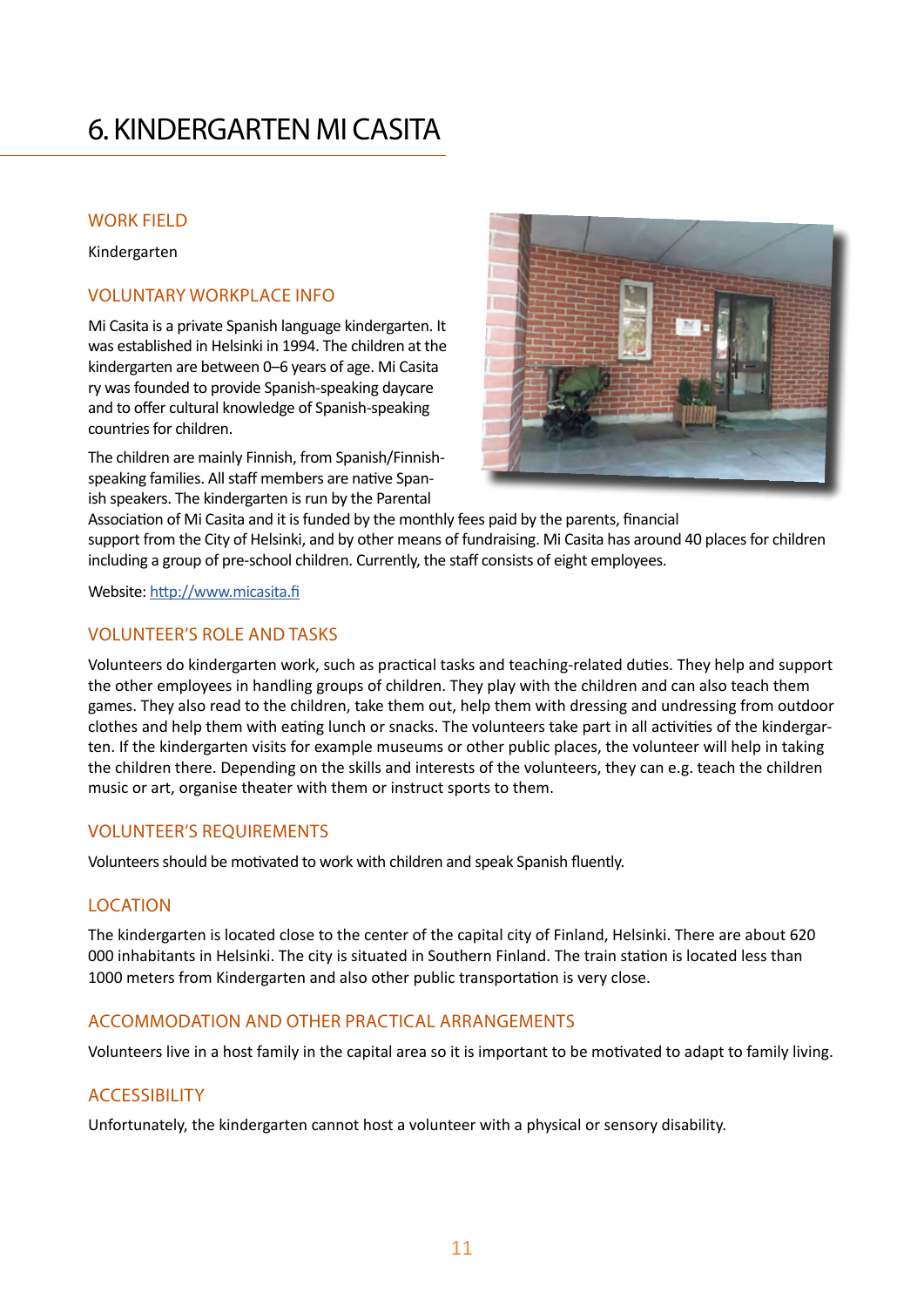### 7. JOUTSENO FOLK HIGH SCHOOL

### WORK FIELD Folk high school

### VOLUNTARY WORKPLACE INFO

Joutseno folk high school (*Joutsenon opisto* in Finnish) is a folk high school that aims at offering high-quality education and supporting the individual growth of their students. The school focuses on open university studies, language studies and art studies. Joutsenon opisto is a boarding school where the majority of students both live and study. The syllabus consists of the following programs: Open University Program, English Language Program, Teacher Training Program, Arts Program, Japanese Language Program, Intermediate Japanese studies and Finnish Language Course for Immigrants. Sustainable development is important for Joutseno folk high school. Every summer they also have the so called "Joutseno's Art Summer courses" for eight weeks.



The folk high school has five full-time teachers, about 28 parttime teachers and 11 people in supporting services (administration,

kitchen, maintenance). They have some 110–120 students per year. The students come from all over Finland.

Website: <http://www.joutsenonopisto.fi>

### VOLUNTEER'S ROLE AND TASKS

The volunteer works with the staff according to one's own interest; in the classroom, office, library or kitchen. The volunteer has a good chance to learn Finnish and to get to know the Finnish school system and Finnish youth.

### VOLUNTEER'S REQUIREMENTS

The most important is the volunteer's attitude towards new people and things. We hope that the volunteer is an open-minded and social person who gets along well with different kinds of people. We also hope that the participant is self-contained enough.

### LOCATION

Joutsenon opisto is situated in Lappeenranta, southeastern Finland. Joutseno is a part of the municipality of Lappeenranta. The population of Lappeenranta is about 72.000 and Joutseno about 9.000. The railway station is about two kilometers away from the folk high school and the bus stops are less than one kilometer away.

### ACCOMMODATION AND OTHER PRACTICAL ARRANGEMENTS

The volunteer lives at the Joutseno folk high school's student dormitory house where also the students live. The folk high school can offer an own room and full-board from Mondays to Fridays, when the meals are provided at the school restaurant.

### **ACCESSIBILITY**

Because Joutseno folk high school's buildings are quite old, the physical environment of the workplace unfortunately is not suitable for people with physical or sensory disabilities.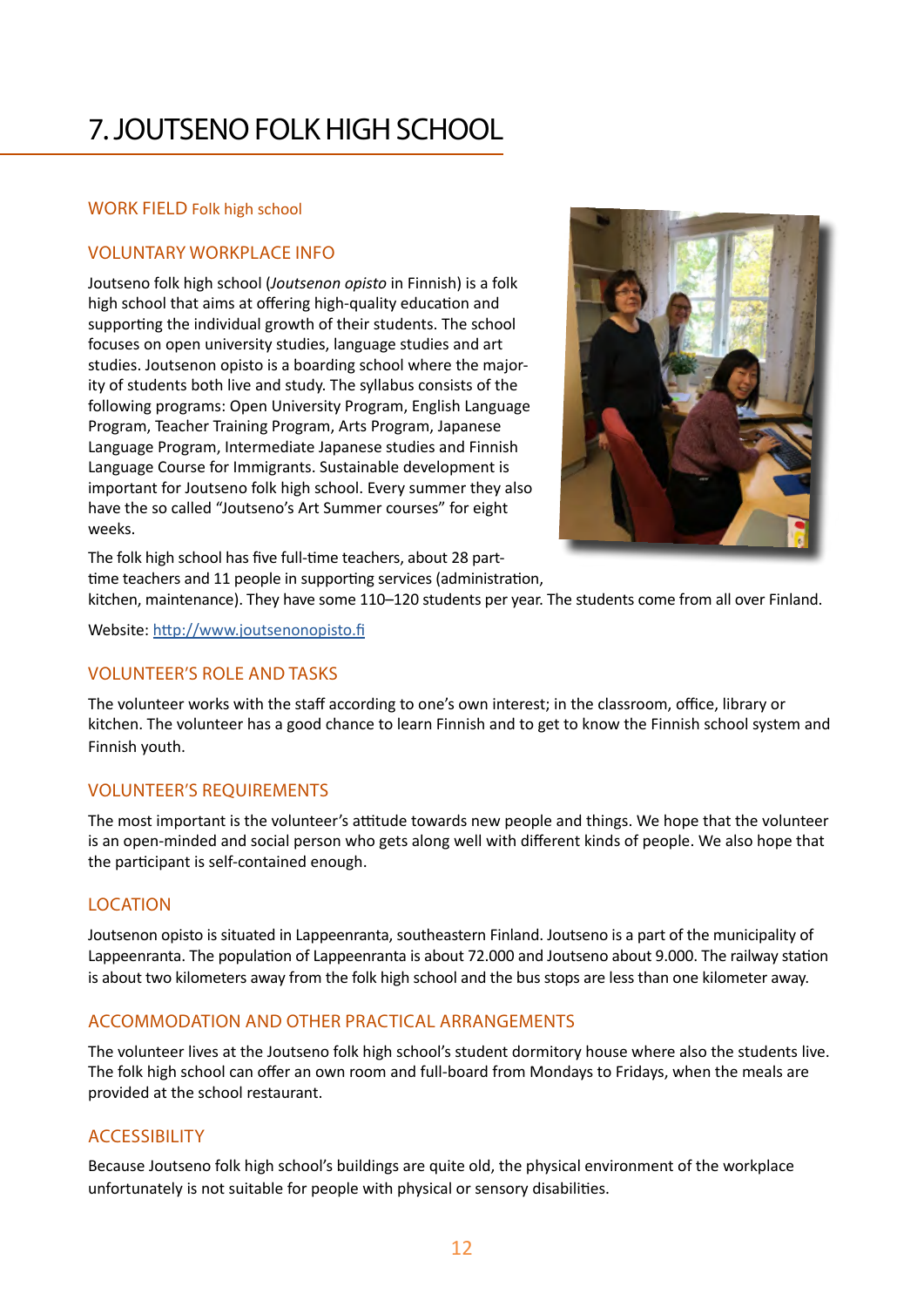### 8. KOSKENRINNE HOME

### WORK FIELD

Old people's home

### VOLUNTARY WORKPLACE INFO

Koskenrinne is a non-profit organisation. The association was founded in 1945 and the first elderly home built in 1955. Koskenrinne provides a large variety of care services for the elderly: it rents apartments and provides day care services, home services incl. cleaning, medical support, day and night care and terminal care. Services are individually planned



for each customer. The basis of the existence of Koskenrinne is to fulfil the special needs and requirements that are unique for each old person (incl. health, social activity, rehabilitation) and to improve residency and wellbeing of the elderly.

The volunteer works in the Koskenrinne Home (*Koskenrinteen koti* in Finnish) which is a sheltered home for the elderly. Koskenrinne has four sheltered homes in Kotka, from which the Koskenrinne Home is the biggest with 150 inhabitants and about 60 employees. The other homes are Kotka-Koti, Karhula-Koti and Maria-koti with 50–60 residents each. The total amount of employees is over 100.

Website: <http://www.koskenrinne.fi>

### VOLUNTEER'S ROLE AND TASKS

The volunteer spends time with the elderly according to each one's own interests and skills. Music, singing, reading, discussing and walking are the most popular activities.

#### VOLUNTEER'S REQUIREMENTS

The most important requirement is the volunteer's own interest to spend time with the elderly.

### LOCATION

Koskenrinne is located in Kotka in southern Finland. The bus trip to Helsinki takes two hours. Kotka is a middle-sized city with some 54 000 inhabitants. The location is by the sea, and there are beautiful parks in Kotka.

#### ACCOMMODATION AND OTHER PRACTICAL ARRANGEMENTS

Accommodation is provided by a local host family. The lunch is served at the workplace and other meals provided by the host family.

### **ACCESSIBILITY**

Unfortunately, the voluntary workplaces does not have the resources to host volunteers with physical or sensory disabilities.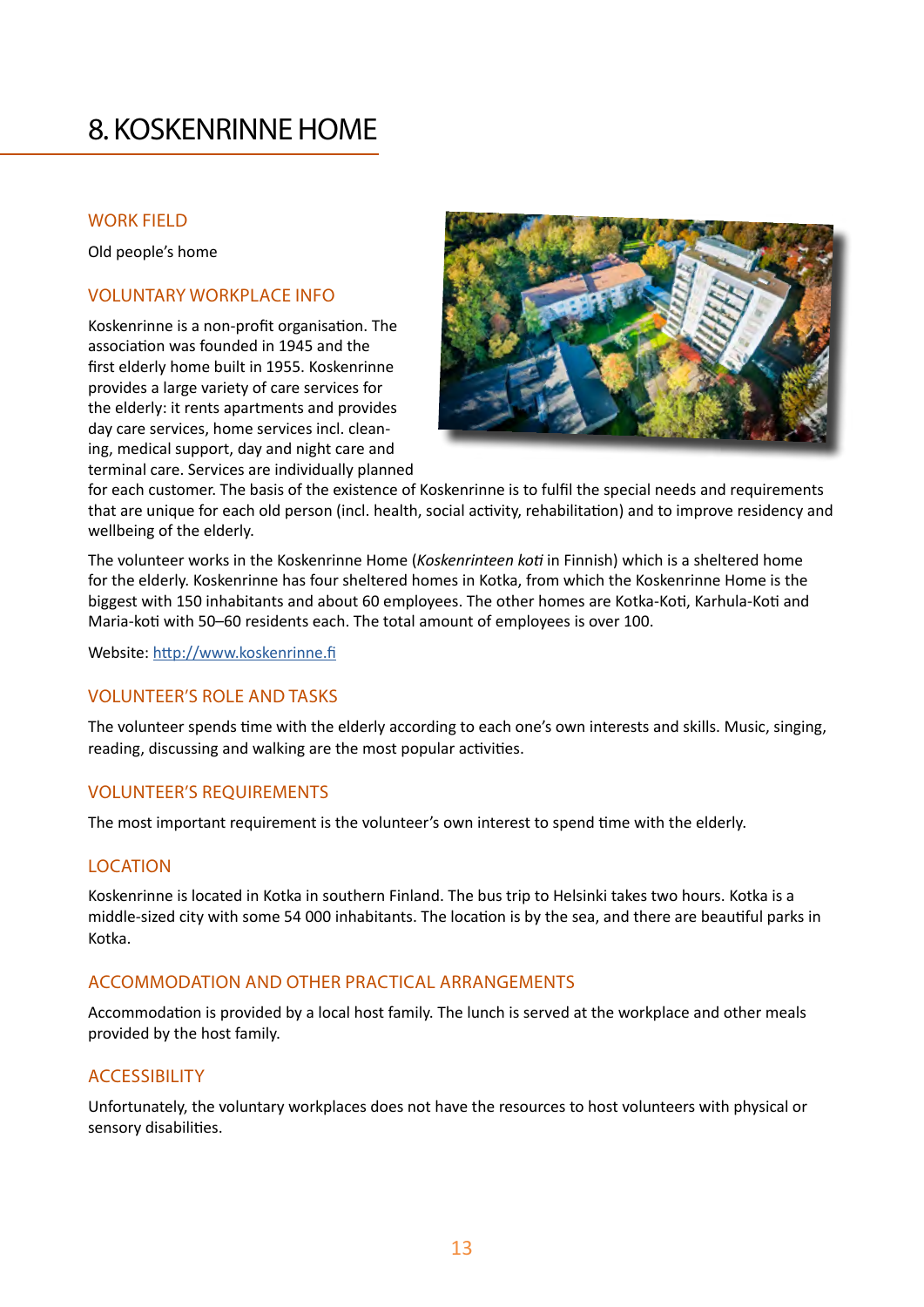### 9. TAPOLA CAMPHILL VILLAGE COMMUNITY

WORK FIELD: Work with people with special needs

### VOLUNTARY WORKPLACE INFO

Tapola Camphill village community is a vibrant living and working community for adults with special needs. We have 49 residents and all together the same number of coworkers, families and volunteers. Tapola has six buildings for living and one for daily activities. Tapola runs a farm and various workshops such as weavery, cheesery, garden and herbal workshops, food processing etc. In Tapola we have a rich cultural life with different festivals and activities. Tapola's aims and values are the well-being of all residents, developing a balanced community life, enabling for everyone an individual life and supporting self-determination – everyone is special



and deserves acceptance, respect and love. We are also very aware of the surrounding environment and nature. Learn more about us at<http://www.tapola-camphill.fi>and [https://www.youtube.com/watch?v=iDILWS5kIPE]( https://www.youtube.com/watch?v=iDILWS5kIPE)

### VOLUNTEER'S ROLE AND TASKS

The tasks Tapola offers are assisting in care work and guiding adults with special

needs in their daily life in the houses, providing residential services such as meal preparation, cleaning and evening activities and also assisting and guiding the residents in the different workshops. Preparing for the festivals and other special occasions, running a Sunday cafeteria or arranging some freetime activities for the residents is also a part of the volunteer year. The volunteer's role is to help, support and guide the residents and to be involved in the whole community in different ways. By living and working alongside with the residents the volunteer gets to experience how it is to share life with other people. To help to fit in the community Finnish lessons are provided regularly.

### VOLUNTEER'S REQUIREMENTS

The volunteer is expected to have an interest in community life and joining the common gatherings. A 1 year commitment is wished, since learning the language, getting familiar with the community life and Finnish culture may take some time. The motivation to live in a countryside community and meet everyone as an individual is important. Basic knowledge of housework such as cleaning and cooking and also taking care of other people are necessities. Tapola offers opportunities for the volunteers to be free to create something new and bring in their own skills and abilities into action in the form of e.g. music, sports, hobby groups and events.

### **LOCATION**

Tapola is situated in a countryside community in Niinikoski village, Southern Finland. We are 10 km away from the nearest town of Orimattila (around 16 000 inhabitants), 30 km from a bigger town of Lahti and 100 km from Helsinki. The public transportation from Tapola to Orimattila is limited, but from Orimattila the connections are good (bus, train). In addition, volunteers with driver's license have an opportunity to use the volunteer car provided by Tapola.

### ACCOMMODATION AND OTHER PRACTICAL ARRANGEMENTS

The volunteer lives together with other volunteers in one of Tapola's seven houses. Every volunteer has their own room, other facilities are shared. The basic necessities for living are provided. The houses are like small families, the meals are prepared and enjoyed together or cooking can be a task of a workshop. All the houses and workshops are within walking distance from each other. Ten kilometers away is also the Tapola lakeside cabin, which can be used together with the house community or if available also with friends and families.

#### ACCESSIBILITY

Unfortunately, the physical environment of the workplace is not suitable and the staff does not have the resources to support volunteers with physical or sensory disabilities.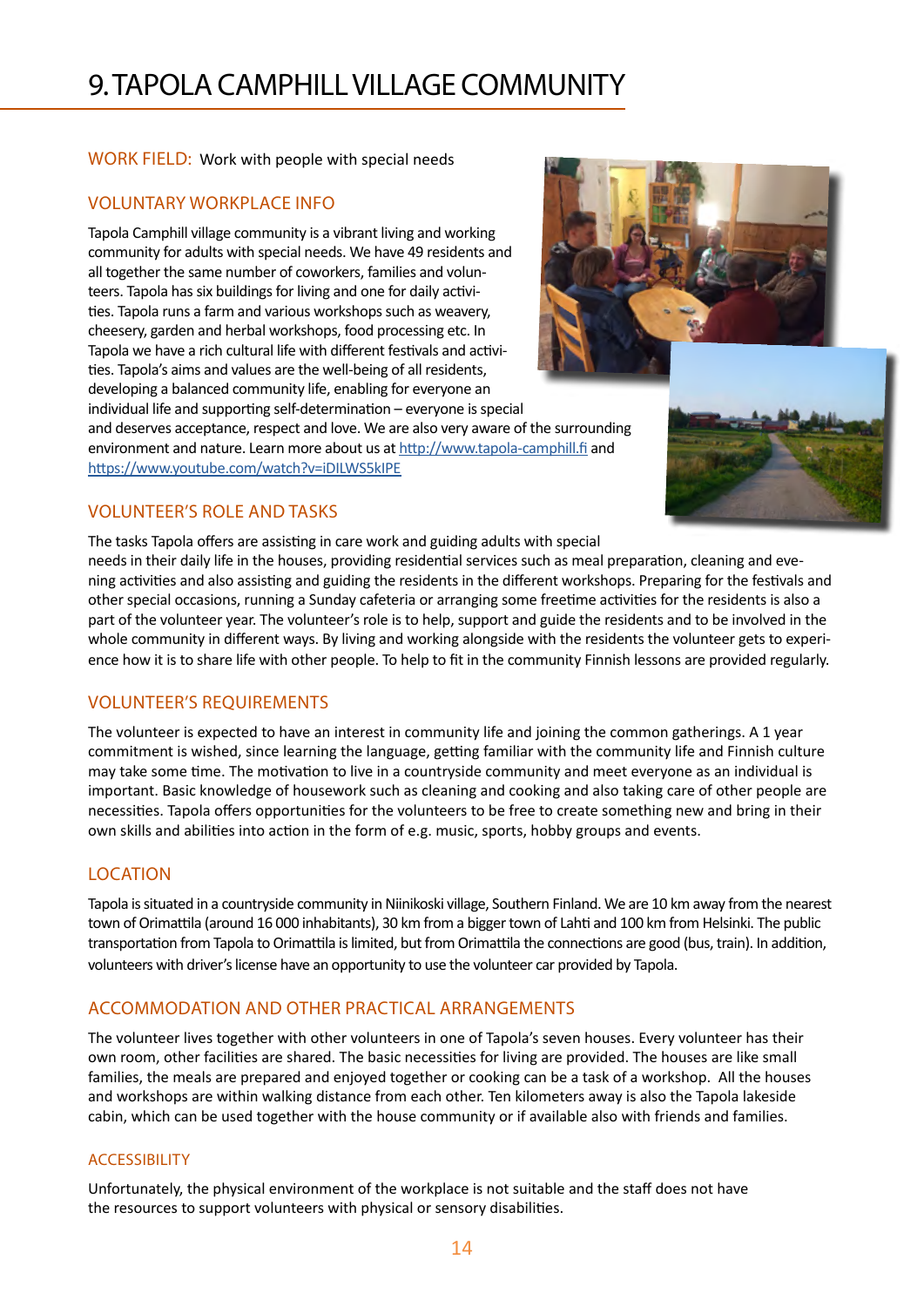### 10. KAUNISMÄKI KINDERGARTEN

### Municipality of Mäntsälä

### WORK FIELD

Kindergarten

### VOLUNTARY WORKPLACE INFO

Kaunismäki kindergarten organises day care and preschool education for children. The kindergarten has about 120 children and 30 workers. Children are aged from one to six years. The kindergarten is open from 6.00 am to 5.30 pm, but the volunteer works daily 6–7 hours, mainly between 8 am and 4 pm.

The values of the kindergarten are appreciating childhood, human growth, the rights of the child, parity, equality, the diversity of families and healthy

and lasting way of life. Kaunismäki kindergarten aims at supporting children's growth and development.

Website: <https://www.mantsala.fi> (website of the municipality of Mäntsälä)

### VOLUNTEER'S ROLE AND TASKS

The volunteer works in pre-school groups. The task is to help the groups and play games with the kids. The volunteer gains information about the Finnish culture and language and familiarises oneself with the Finnish early childhood education and care.

### VOLUNTEER'S REQUIREMENTS

We hope that the volunteer is interested in working with children. Everyone in the work community speaks English somewhat well, but it is important to learn some Finnish during the volunteering period to be able to communicate with the kids.

### **LOCATION**

Mäntsälä is a small but growing municipality in the Uusimaa region, 40 minutes by train from Helsinki, the capital of Finland. There are about 21 000 inhabitants in Mäntsälä. Mäntsälä is known for its manor houses, the Mustijoki river and the Mäntsälänjoki river, which flows through the original village. The train station is next to the kindergarten, and the bus station is in the center of Mäntsälä.

### ACCOMMODATION AND OTHER PRACTICAL ARRANGEMENTS

The volunteer lives in a local host family. Kindergarten offers food for the volunteer during lunch time.

### ACCESSIBILITY

The physical environment of the workplace is suitable for young people with physical disabilities. In the kindergarten, it is easy to move around with a wheelchair and there is an accessible toilet in the building. However, the voluntary workplace is suitable only for a volunteer who is able to move around independently. Unfortunately, the workplace cannot receive a volunteer with sensory disabilities.

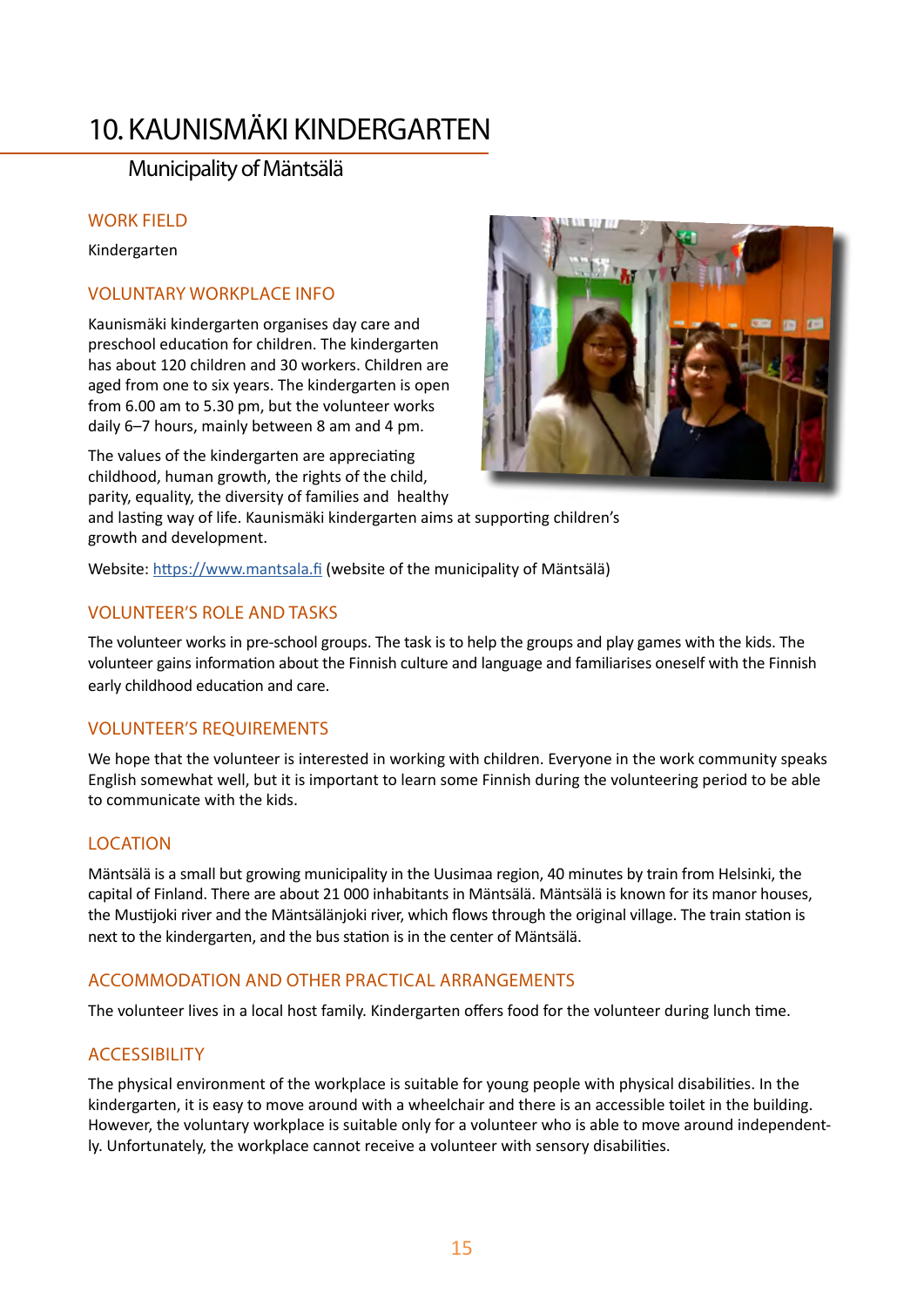

Maailmanvaihto – ICYE Finland Oikokatu 3, 00170 Helsinki, FINLAND Tel. +358-44-318 0888 E-mail hosting@maailmanvaihto.fi (Program Coordinator Mari Takalo) <https://maailmanvaihto.fi>

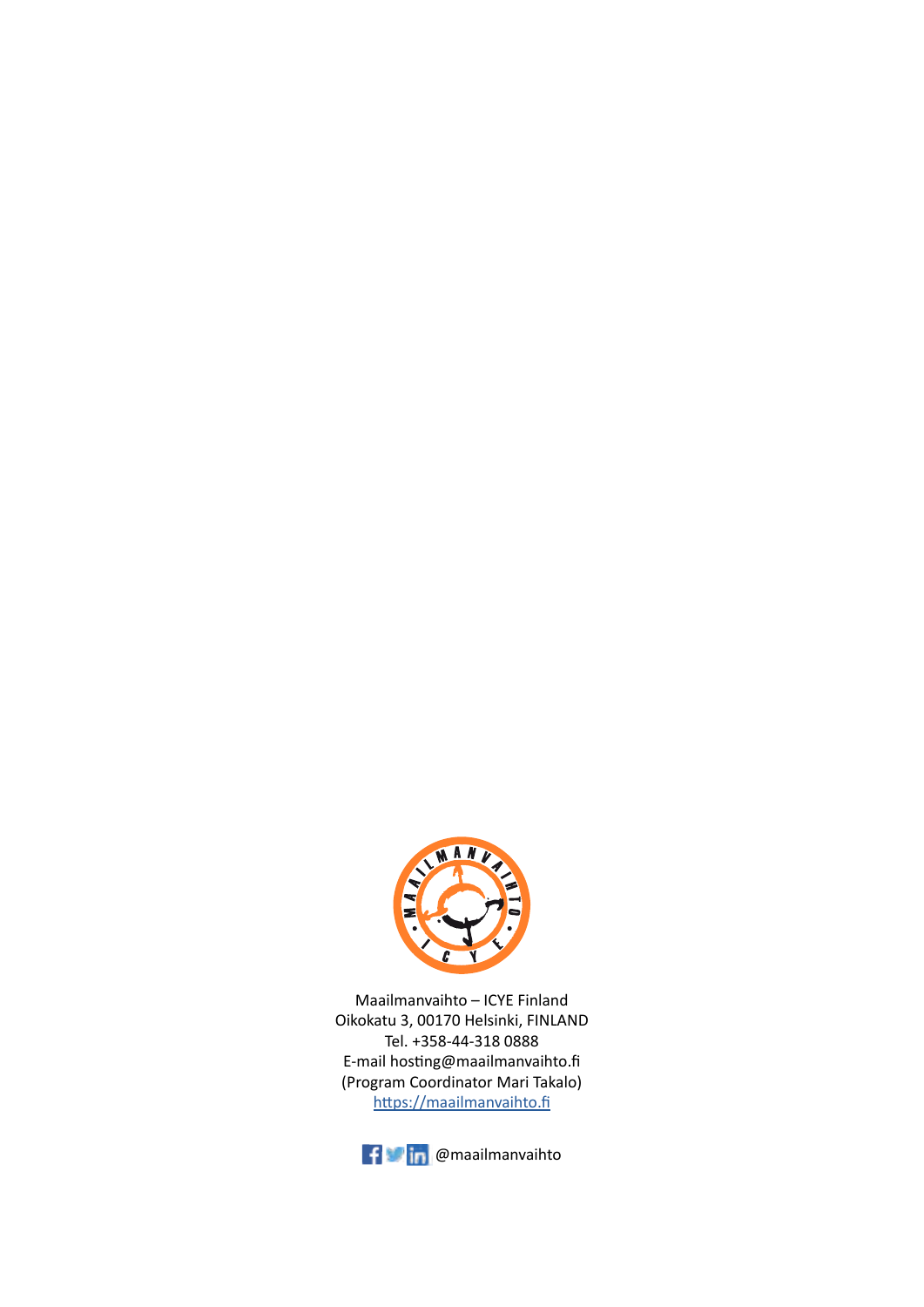### MAAILMANVAIHTO – ICYE FINLAND WORK PROFILE 2022–23

### PREFERENCE LIST

**Please indicate in order of preference your 5 most favoured voluntary workplace types (indicate in order of preference from 1 to 5).** We try our best to place everybody to their favoured type of a workplace, but unfortunately this is not always possible. So, please be prepared to make compromises.

| Child welfare institution           |
|-------------------------------------|
| Folk high school                    |
| Kindergarten                        |
| Old people's home                   |
| School / Educational institution    |
| Work with people with special needs |
| Youth work                          |
| Other:                              |

### **Would you like to be placed in (mark with X):**

 $\rule{1em}{0.15mm}$  City

|  | Countryside |
|--|-------------|
|--|-------------|

No preferences

#### **Would you prefer working with (indicate in order of preference from 1 to 5):**

| Children          |
|-------------------|
| Disabled          |
| Elderly           |
| Immigrants        |
| Socially excluded |
| Youth             |